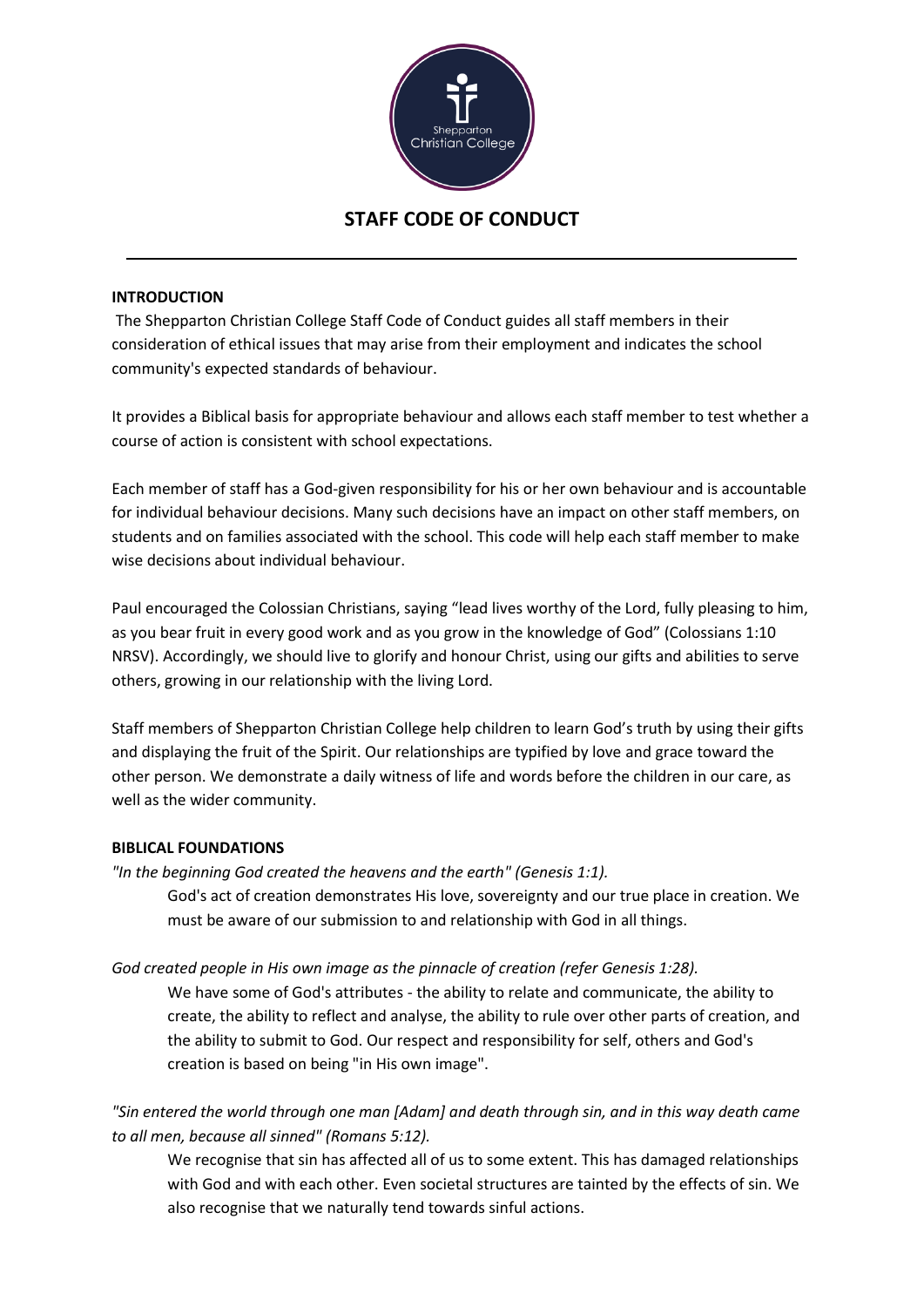*"For Christ died for sins once for all, the righteous for the unrighteous, to bring you to God" (1 Peter 3:18).* 

Through His death on the cross, Jesus has dealt with the penalty and power of sin, so that God's people are reconciled with Him as His children. We recognise that we are saved from sin by God's grace alone. Out of gratitude to and love for the Lord we are motivated to obey and to serve Him. We have God's Spirit who renews our minds, so that we are able to make godly, wise decisions for good purposes.

*"His intent was that now, through the church, the manifold wisdom of God should be made known to the rulers and authorities in the heavenly realms" (Ephesians 3:10).* 

We have an important role of making known God's wisdom. We have a partnership with parents to assist them as they raise their children "in the nurture and admonition of the Lord" (Ephesians 6:4b). We are gifted by the Holy Spirit to assist parents in this task. We live in community, each performing our functions as part of a body. We serve the Lord and each other in an attitude of "other people centeredness". We particularly seek to protect the vulnerable and support the less fortunate.

*"In keeping with His promise we are looking forward to a new heaven and a new earth, the home of righteousness...since you are looking forward to this, make every effort to be found spotless, blameless and at peace with Him." (2 Peter 3:13 -14).* 

The completion of God's work is yet to occur. Even though we are still in a broken, sinful world, we strive to live Godly lives in the anticipation of the fulfilment of God's plan and purposes.

**In the light of God's creative and redemptive work in the world made complete in the gospel of Jesus Christ, we are compelled to honour and glorify God in our lives and our relationships.** 

# **STAFF CODE OF CONDUCT**

*Shepparton Christian College staff members are committed to honouring God in their lives and in their relationships within the school community.* 

# **We honour God in our personal life**

- We accept, support and protect the school's Statement of Faith.
- We belong to a Bible-based church family and attend it regularly.
- We do not carry out duties or act on behalf of the School while under the influence of alcohol, drugs or medication which impair judgement. We abstain from smoking, the use of tobacco in any form, the use of alcohol as a beverage in any form, while undertaking school duties or on school property.
- We abstain from the use of abusive substances and illegal drugs.
- We do not conduct activities involving gambling.
- We avoid the use of profanity or obscenities in word or conduct.
- We do not initiate rumours and we ensure that rumours are not passed on.
- We live according to the Biblical precept in which sexual relations is only permitted within a marriage relationship between husband and wife.
- We dress appropriately and modestly to promote a positive, professional learning and working environment which encourages other members of the community to grow in Christlikeness.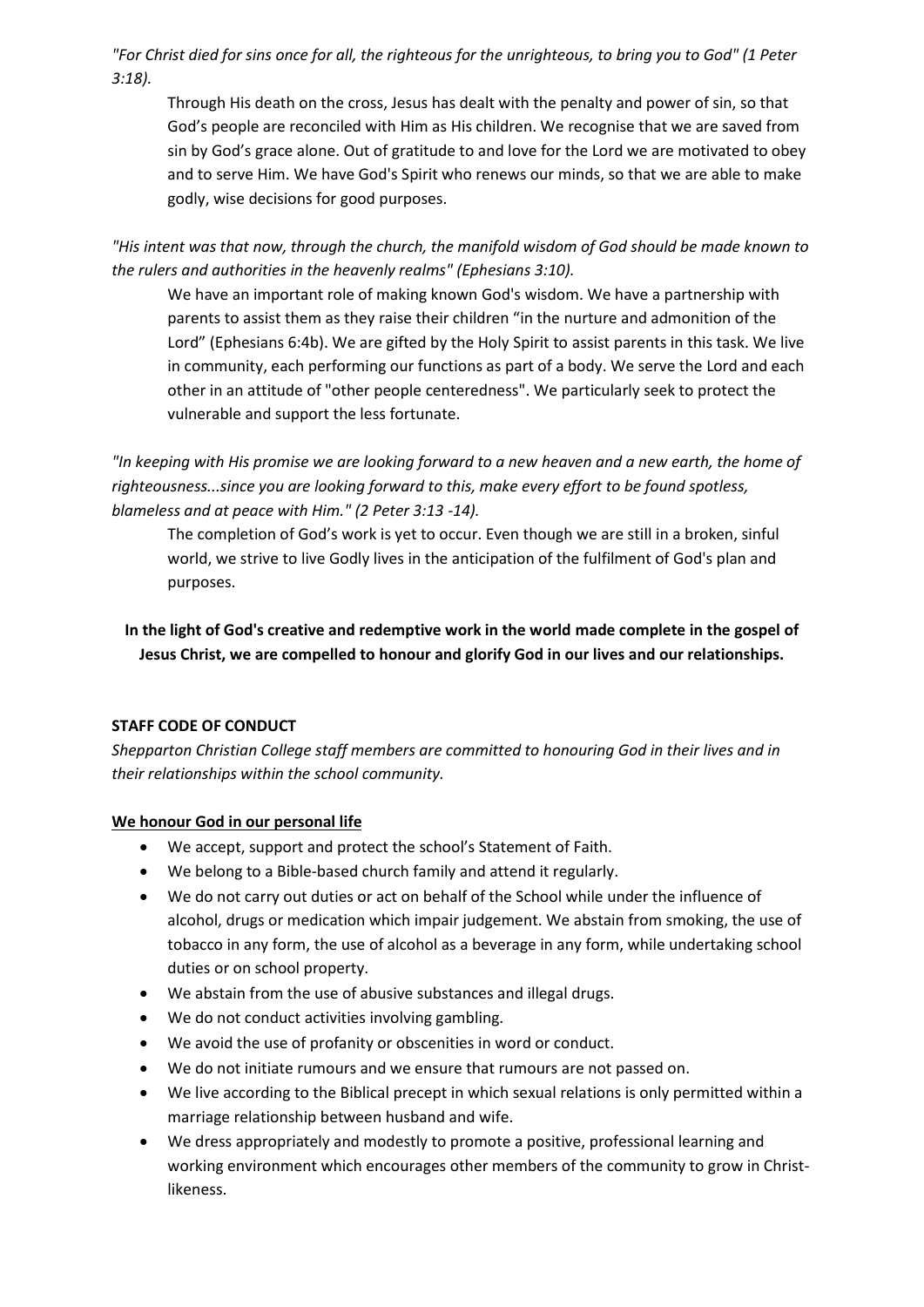#### **We honour God as we relate to students**

- We respect each student as a unique individual made in God's image. We do not engage in any activities that systematically or continually belittle, embarrass or victimise a student.
- We engage in open, effective and sensitive communication with students.
- We act in a professional and loving manner towards students at all times, with our focus on the students' development, learning and well-being as paramount.
- We recognise and accept our duty of care to protect the health, safety and welfare of students of the school and, in particular, will fulfil policy and legislative requirements related to child protection.
- We treat each student with fairness, as individuals made in God's image and as children to be nurtured.
- We do not punish any student using physical force or strike a student for any reason. Staff members may use reasonable physical force to restrain a child if they reasonably believe that child may cause damage to themselves, another person, materials or equipment.
- We assess students' work fairly and consistently across the different subjects or courses of study.
- We maintain appropriate confidentiality and respect at all times, the right to privacy of students. We behave responsibly in maintaining the security of any personal information.
- We attempt to resolve conflicts or differences with students through appropriate resolution guidelines within the framework of our Behaviour Management Policy.
- We only touch students on the shoulders or head. We will not touch students on the thighs, buttocks, genitalia or breasts except in extreme cases where not doing so would threaten the immediate safety of the student.
- We will not be alone with a child in circumstances where we are unobservable by others, nor be isolated with a student for an extended period of time.
- We will not kiss students, nor be physically intimate with students.
- We will not court, date or develop a relationship with students enrolled at the school other than the appropriate professional relationship between teacher and student.
- We do not have conversations of a lewd or sexually suggestive nature with students, nor make comments of this nature to any student, nor facilitate access to lewd or sexually suggestive material.
- We will inform the Principal of any accusations or allegations of child abuse or sexual abuse against us as soon as practicable. Any prior criminal convictions will be disclosed at the time of application for a position at the school.
- We will inform the Principal immediately when we have reasonable grounds to suspect that a child is at risk of harm.

# **We honour God as we relate to parents**

- We engage in open, effective and sensitive communication with parents and carers.
- We treat each parent and carer with fairness, as an individual made in God's image and as fellow members of the community.
- We do not harass, or unfairly or illegally discriminate against parents.
- We maintain appropriate confidentiality and respect at all times, the right to privacy of parents and families. We behave responsibly in maintaining the security of any personal information.
- We report to parents the progress of their child through conferences, over the phone or in written reports, as appropriate. We notify parents of a matter which gives cause for our concern regarding their child, using the appropriate methods.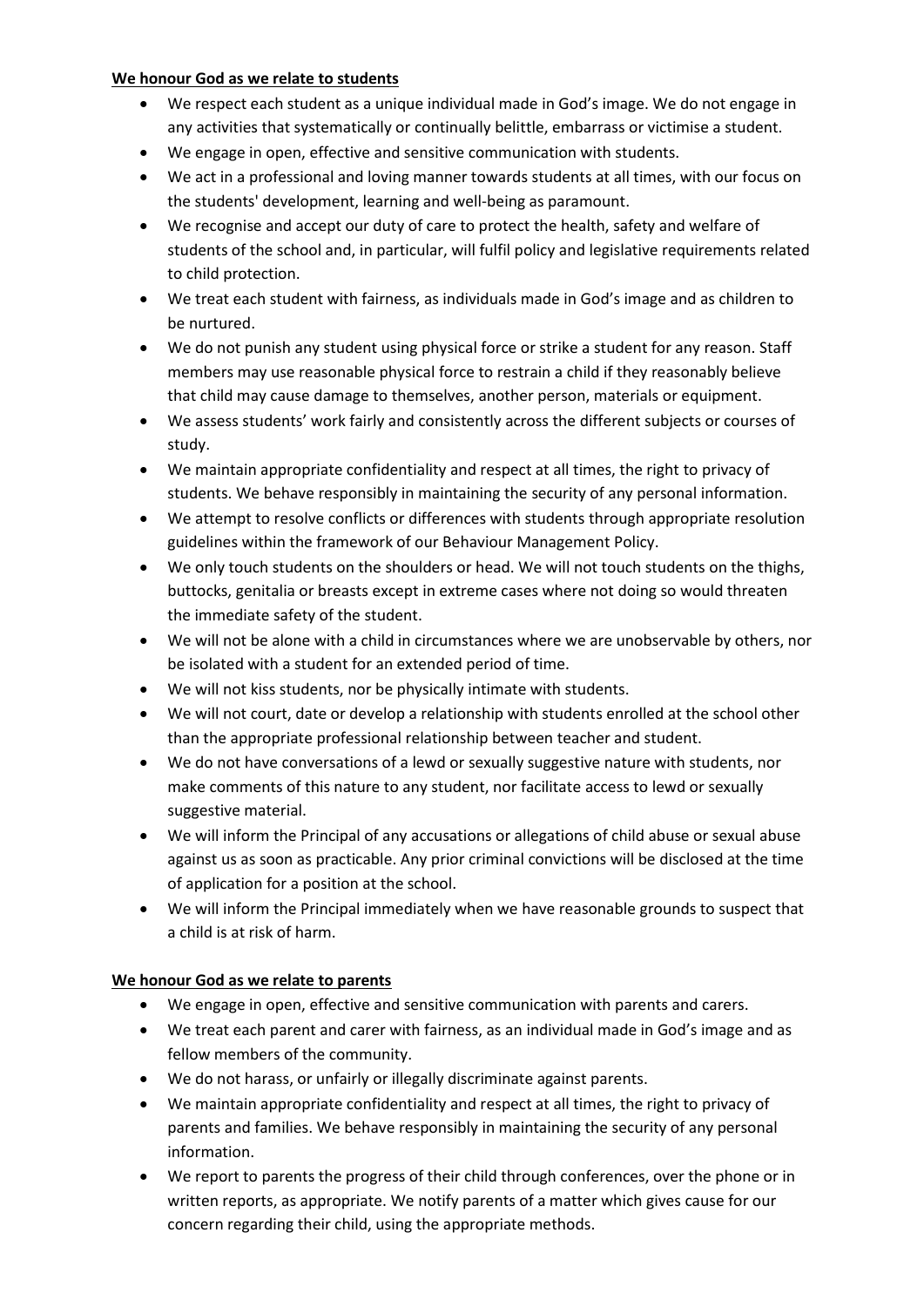• We attempt to resolve conflicts or differences with colleagues through referral to Shepparton Christian College's Grievance Policy appropriate resolution procedures.

# **We honour God as we relate to our colleagues**

- We co-operate with each other, bearing one another's burdens and sharing resources as members of the staff team.
- We treat each staff member with fairness, as individuals made in God's image and as fellow workers in community.
- We engage in open, effective and sensitive communication with our colleagues.
- We act and speak in a manner that encourages our colleagues in godliness and in their personal and professional growth. We avoid harsh criticism, hurtful and derogatory personal comments and gossip.
- We adhere to and support the lines of authority, responsibility and communications established in the school, and we conduct our work within this established framework.
- We relate with colleagues in a manner free of harassment or unfair discrimination.
- We maintain appropriate confidentiality and respect at all times, the right to privacy of our colleagues. We behave responsibly in maintaining the security of any personal information.
- We attempt to resolve conflicts or differences with colleagues through referral to Shepparton Christian College's Grievance Policy appropriate resolution procedures.

# **We honour God as we relate to the wider community**

- We express publicly a loyalty to the school and avoid making comments that may damage the school's reputation or good standing in the wider community.
- As members of the community, individual staff members have the right to make public comment, but in doing so, should not imply that their own private views represent the official view of the School.
- Only the official spokesperson of the school may communicate with members of the media regarding incidents at the school.

# **We honour God by maintaining professional standards**

- We accept responsibility to complete any tasks associated with our position as assigned to us.
- We perform the duties associated with our position diligently, impartially and conscientiously, to the best of our ability. We respect the value of deadlines and make a commitment to punctuality and reliability.
- We seek professional development and training in areas which are related to our duties within the School and strive to keep up to date with advances and changes in the body of knowledge, professional and ethical standards and competencies relevant to our area of activity.
- We will comply with internal policy or legislative requirements with respect to documentation of our actions or recordkeeping.
- We report incidents of, or our suspicions of, fraud, corruption or maladministration, should they occur.
- Where additional employment is undertaken, we will seek the approval of the Principal of the school and make a commitment to ensure that the effective discharge of our duty to the school is not affected.
- We disclose the contents of any school documents or corporate information that has been supplied to, or seen by us to another party **only** if this is required in the course of our official duties as an employee.